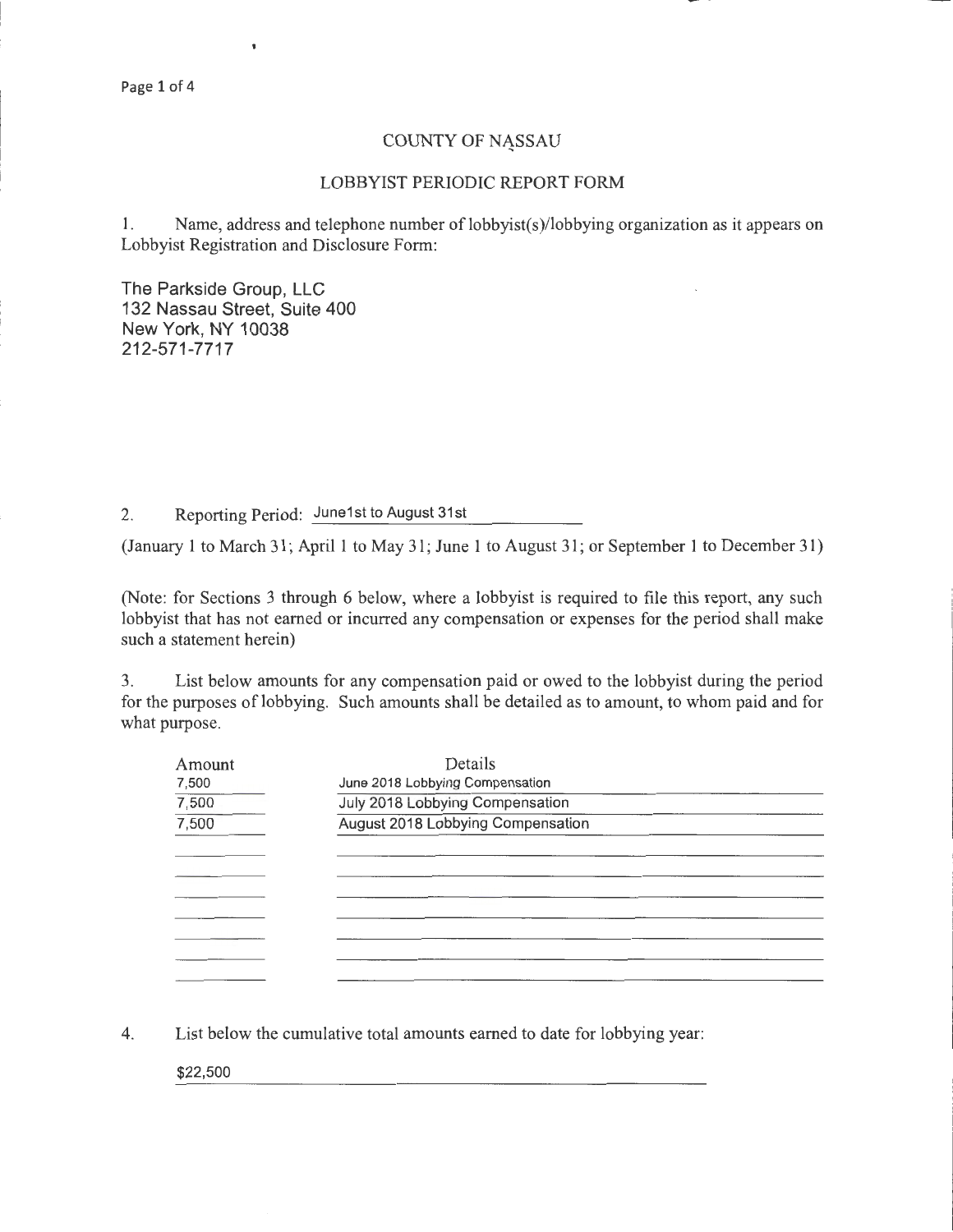Page 2 of 4

5. List below amounts for any expenses expended or incurred by the lobbyist during the period for the purposes of lobbying. Such amounts shall be detailed as to amount, to whom paid and for what purpose.

 $\pmb{r}$ 

| Amount<br>13,000 | Details<br>WEB & INTERACTIVE EMAIL TOOL |  |
|------------------|-----------------------------------------|--|
|                  |                                         |  |
|                  |                                         |  |
|                  |                                         |  |
|                  |                                         |  |
|                  |                                         |  |
|                  |                                         |  |
|                  |                                         |  |
|                  |                                         |  |

6. List below the cumulative total amounts expended to date for lobbying year:

\$13,000

(In lieu of completing 7 through 10 below, you may attach a copy of your Lobbyist Registration and Disclosure Form, provided the information has not changed.)

7. List whether and where the lobbyist(s)/lobbying organization is registered as a lobbyist (e.g. Nassau County, New York State):

New York City New York State

8. Name, address and telephone number of client(s) by whom, or on whose behalf, the lobbyist is retained, employed or designated.

Maidenbaum Property Tax Reduction Group, LLC 483 Chestnut Street Cedarhurst, New York 11516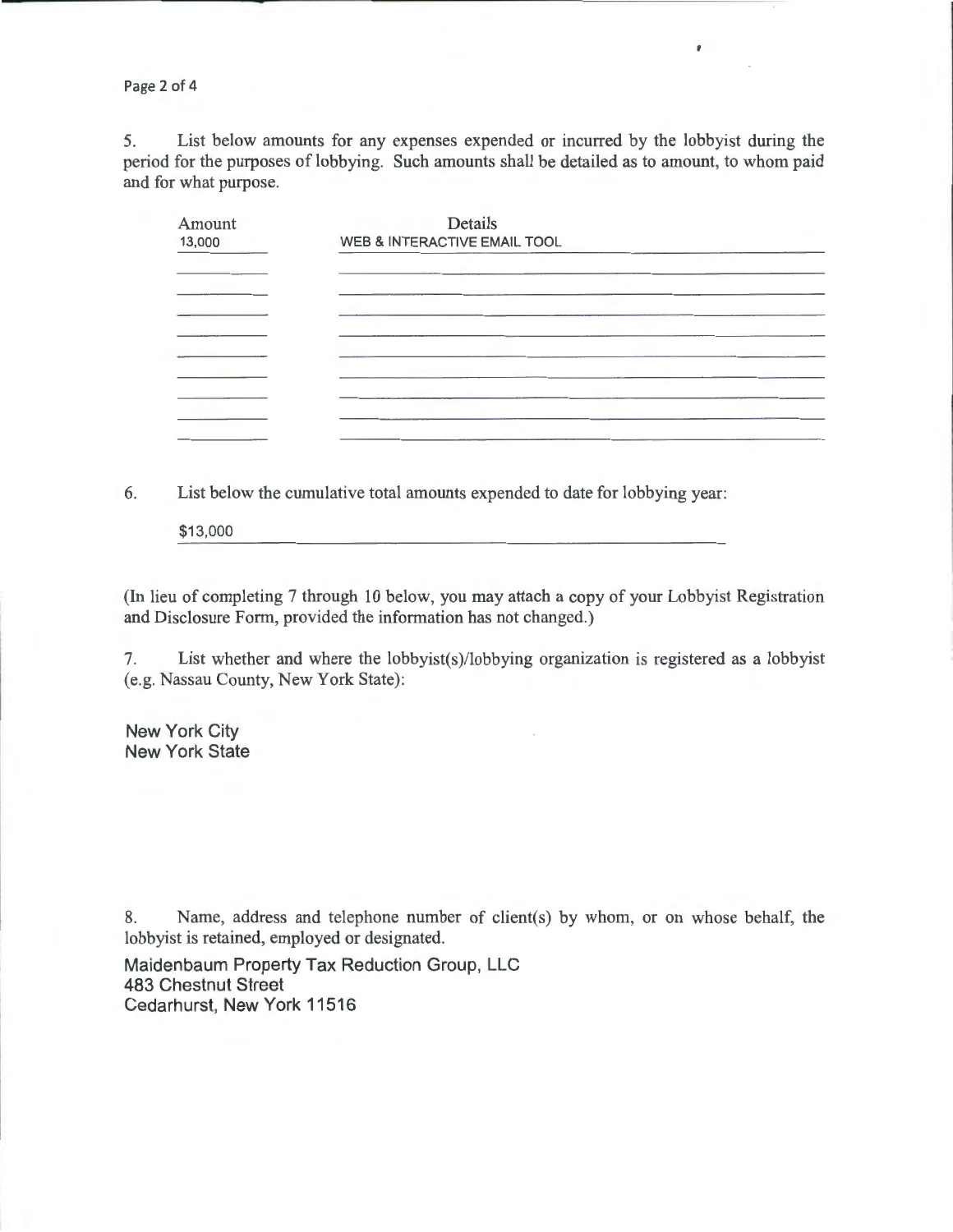9. Describe lobbying activity conducted, or to be conducted, in Nassau County, and identify client(s) for each activity listed, during the Reporting Period.

Property Tax Assessment

10. The name of persons, organizations or governmental entities before whom the lobbyist has lobbied during the period.

/ t

Nassau County Executive Curran's office Laura Curran Nassau County Executive

 $\bar{\mathbf{r}}$ 

 $\langle \rangle$